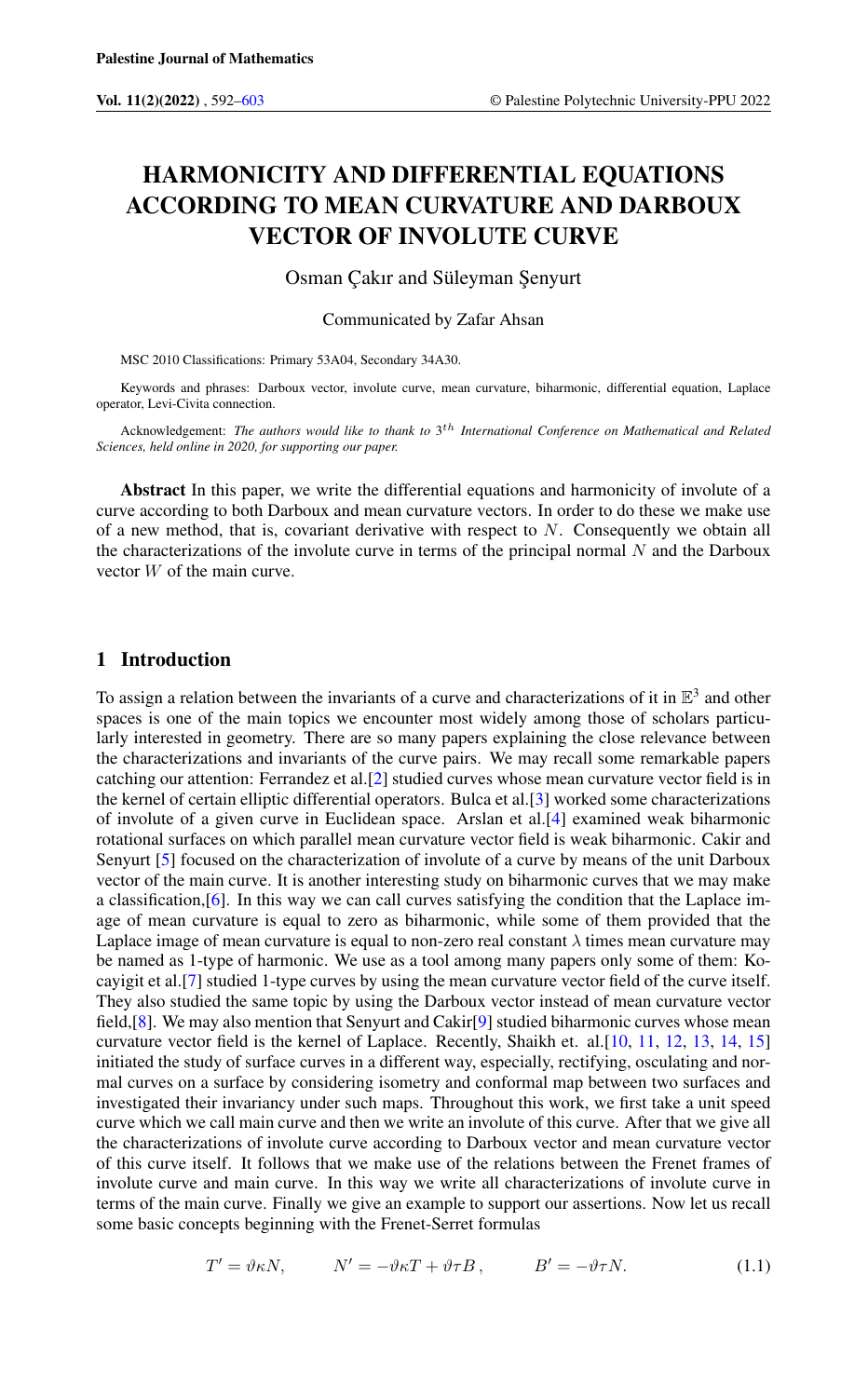Frenet vectors T, N, B form a Frenet frame and every Frenet frame moves along a rotation axis which is called a Darboux vector and given by

$$
W = \tau T + \kappa B,\tag{1.2}
$$

see [\[16\]](#page-11-15).

Given that  $\alpha$  is a differentiable curve with the unit tangent T and  $\beta$  is another differentiable curve.  $\beta$  is called the involute of  $\alpha$  on condition that the unit tangent T is perpendicular to the tangent vector of  $\beta$  at the corresponding points of these curves. It is clear from this statement

$$
\beta(s) = \alpha(s) + \lambda(s)T(s), \quad \lambda(s) = c - s, \quad c \in \mathbb{R}.
$$
 (1.3)

The relation between the Frenet vectors of  $\alpha$  and  $\beta$  is

<span id="page-1-1"></span>
$$
T_{\beta} = N \,, \qquad N_{\beta} = \frac{-\kappa T + \tau B}{\sqrt{\kappa^2 + \tau^2}} \,, \qquad B_{\beta} = \frac{\tau T + \kappa B}{\sqrt{\kappa^2 + \tau^2}} \,. \tag{1.4}
$$

Also the relation between the curvatures of  $\alpha$  and  $\beta$  is given as

<span id="page-1-2"></span>
$$
\kappa_{\beta}(s) = \frac{\sqrt{\kappa^2 + \tau^2}}{\lambda \kappa}, \qquad \tau_{\beta}(s) = \frac{\left(\frac{\tau}{\kappa}\right)^{\prime} \kappa}{\lambda(\kappa^2 + \tau^2)}, \tag{1.5}
$$

see [\[16\]](#page-11-15).

The mapping defined as follows along a differentiable curve  $\alpha$ 

$$
\Delta : \chi^{\perp}(\alpha(I)) \to \chi(\alpha(I)), \qquad \Delta H = -D_T^2 H \tag{1.6}
$$

is called a Laplace operator and also the mapping

$$
\Delta_T^{\perp} X = -D_T^{\perp} D_T^{\perp} X, \ \ \forall X \in \chi^{\perp}(\alpha(I)) \tag{1.7}
$$

is called the normal Laplace operator, where H is mean curvature of  $\alpha$  and D is Levi-Civita connection, see [\[6\]](#page-11-5).

<span id="page-1-0"></span>**Theorem 1.1.** Let  $\alpha$  be a unit speed curve with principal normal N and its involute curve is *denoted by* β*. Then we can give the covariant derivatives on the curve* β *w.r. to Levi-Civita connection* D *as*

<span id="page-1-3"></span>
$$
D_N T = \kappa N, \quad D_N N = -\kappa T + \tau B, \quad D_N B = -\tau N,
$$
\n(1.8)

see [\[1\]](#page-11-16)*.*

<span id="page-1-4"></span>**Theorem 1.2.** Let  $\alpha$  be a unit speed curve with the mean curvature vector H. Then the following *propositions hold.*

*i*) If  $\Delta H = 0$  then  $\alpha$  *is a biharmonic curve.* 

*ii) If*  $\Delta H = \lambda H$ *, then*  $\alpha$  *is a 1-type of harmonic curve.* 

 $(iii)$  If  $\Delta^{\perp}$  H = 0 *then*  $\alpha$  *is a weak biharmonic curve.* 

*iv*) If  $\Delta^{\perp}H = \lambda H$ , then  $\alpha$  is a 1-type of harmonic curve, provided that  $\lambda \in \mathbb{R} - \{0\}$ ,

see [\[6\]](#page-11-5)*.*

**Theorem 1.3.** Let  $\alpha$  be a general helix with the mean curvature vector H, then we can write *the differential equation of*  $\alpha$  *w.r. to* H

$$
\Delta H + \lambda_1 D_T H + \lambda_2 H = 0 \tag{1.9}
$$

*with the coefficients*  $\lambda_1 = 3(\frac{\kappa^6}{\kappa^6})$  $\frac{\kappa'}{\kappa}$ ) and  $\lambda_2 = \frac{\kappa''}{\kappa}$  $\frac{\kappa^{\prime\prime}}{\kappa}$  – 3 $\left(\frac{\kappa^{\prime}}{\kappa}\right)$  $(\frac{\kappa^2}{\kappa})^2 - (\kappa^2 + \tau^2)$ , see [\[7\]](#page-11-6).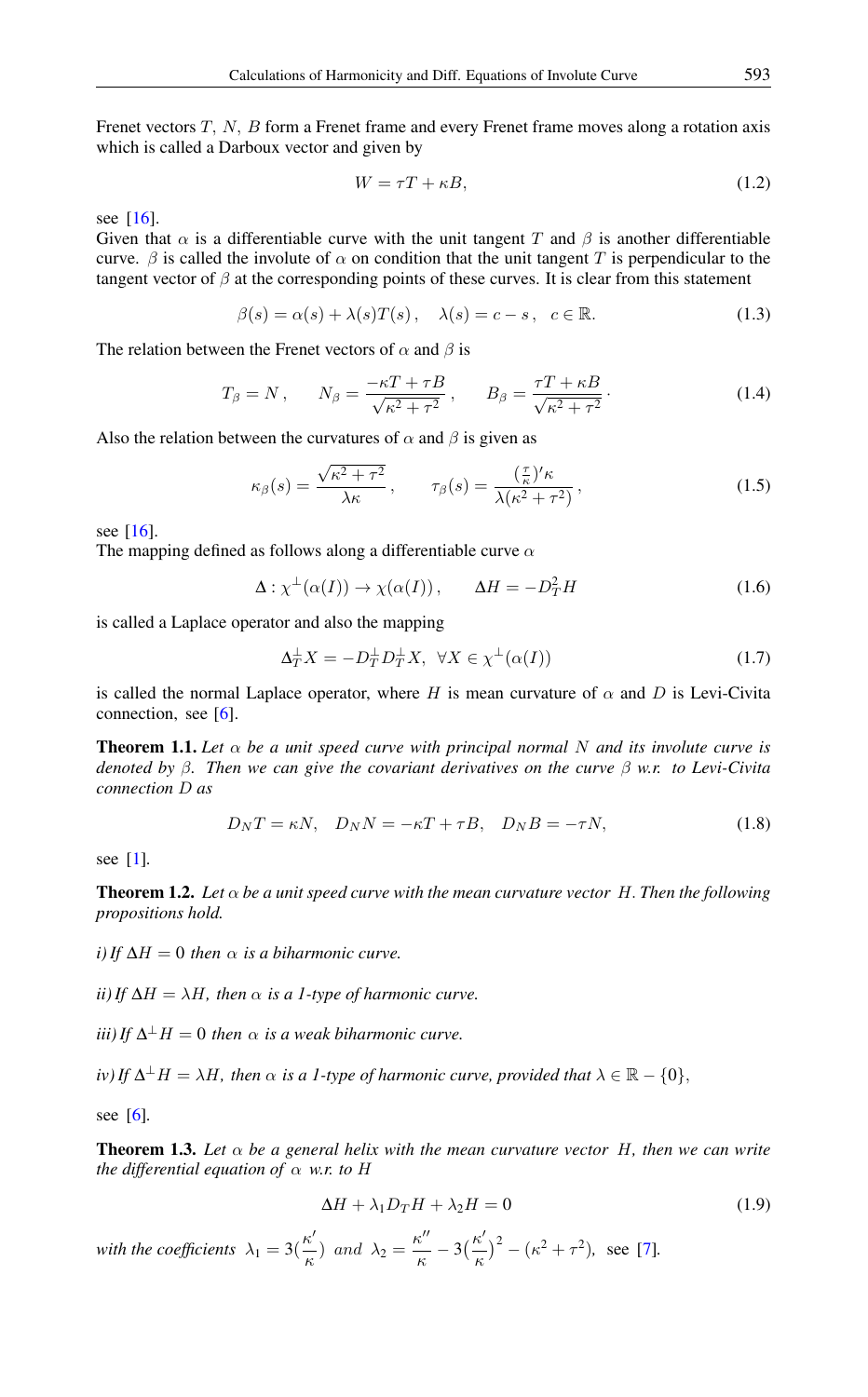**Theorem 1.4.** Let  $\alpha$  be a differentiable curve with the Darboux vector W, then we can write *the differential equation of*  $\alpha$  *w. r. to* W

<span id="page-2-0"></span>
$$
c_1 D_T^3 W + c_2 D_T^2 W + c_3 D_T W + c_4 W = 0 \tag{1.10}
$$

with the coefficients  $c_1$ ,  $c_2$ ,  $c_3$ ,  $c_4$ 

$$
c_1 = \vartheta(\kappa\tau' - \kappa'\tau)^2, \quad c_2 = (\vartheta\kappa''\tau - \vartheta\kappa\tau'' - (\vartheta\kappa\tau' - \vartheta\kappa'\tau)')(\kappa\tau' - \kappa'\tau),
$$
  
\n
$$
c_3 = (\kappa''' \tau - \kappa\tau''' + \vartheta^2(\kappa\tau' - \kappa'\tau)(\kappa^2 + \tau^2))(\vartheta\kappa\tau' - \vartheta\kappa'\tau)
$$
  
\n
$$
+ (\vartheta\kappa''\tau - \vartheta\kappa\tau'' - (\vartheta\kappa\tau' - \vartheta\kappa'\tau)')(\kappa''\tau - \kappa\tau''),
$$
  
\n
$$
c_4 = (\kappa'\tau''' - \kappa''' \tau' - \vartheta^2(\kappa\kappa' + \tau\tau')(\kappa\tau' - \kappa'\tau))(\vartheta\kappa\tau' - \vartheta\kappa'\tau) + (\vartheta\kappa''\tau - \vartheta\kappa\tau'' - (\vartheta\kappa\tau' - \vartheta\kappa'\tau)'(\kappa'\tau'' - \kappa''\tau')),
$$

see [\[8\]](#page-11-7)*.*

**Theorem 1.5.** Let  $\alpha$  be a differentiable curve with normal Darboux vector  $W^{\perp}$ , then we can *write the differential equation of*  $\alpha$  *w.r. to*  $W^{\perp}$ 

<span id="page-2-1"></span>
$$
\lambda_2 D_T^{\perp} D_T^{\perp} W^{\perp} + \lambda_1 D_T^{\perp} W^{\perp} + \lambda_0 W^{\perp} = 0 \tag{1.11}
$$

*with the coefficients*  $\lambda_0$ ,  $\lambda_1$  *and*  $\lambda_2$ 

$$
\lambda_0 = \kappa'((\vartheta \kappa \tau)' + \vartheta \kappa' \tau) - \vartheta \kappa \tau (\kappa'' - \vartheta^2 \kappa \tau^2),
$$
  

$$
\lambda_1 = -\kappa((\vartheta \kappa \tau)' + \vartheta \kappa' \tau) \text{ and } \lambda_2 = \vartheta \kappa^2 \tau,
$$

see [\[17\]](#page-11-17)*.*

# 2 Calculations of harmonicity and differential equations of involute of a curve according to mean curvature and Darboux vector

It is worth noting at the beginning that throughout this study we use the Frenet elements given in the set  $\{T, N, B, \kappa, \tau\}$  for the curve  $\alpha$  and  $\{T_{\beta}, N_{\beta}, B_{\beta}, \kappa_{\beta}, \tau_{\beta}\}$  for the curve  $\beta$ . We also express W, H to denote the Darboux vector and mean curvature vector of  $\alpha$  and we use  $W_{\beta}$ ,  $H_{\beta}$ for the curve  $\beta$ . It is quite clear that  $\vartheta = \frac{d}{ds}\beta(s)$  ||.

We show that the Frenet formulas given in Theorem [1.1,](#page-1-0) that is, a new type of covariant derivative with respect to  $N$ , has a quiet appropriate practise through the Darboux vector  $W$  and mean curvature vector H.

**Theorem 2.1.** Let  $\alpha$  be a differentiable curve with principal normal N, Darboux vector W *and*  $\beta$  *is the involute of*  $\alpha$ *. Then we can write the differential equation of the curve*  $\beta$  *with respect to connection* D *as*

$$
\omega_1 D_N^3 W + \omega_2 D_N^2 W + \omega_3 D_N W + \omega_4 W + \omega_5 D_N^3 N + \omega_6 D_N^2 N + \omega_7 D_N N + \omega_8 N = 0
$$

*with the coefficients*  $\omega_1$ ,  $\omega_2$ ,  $\omega_3$ ,  $\omega_4$ ,  $\omega_5$ ,  $\omega_6$ ,  $\omega_7$ ,  $\omega_8$ 

$$
\omega_1 = \frac{c_1}{\lambda \kappa} \,,
$$

$$
\omega_2 = 3c_1(\frac{1}{\lambda \kappa})' + \frac{c_2}{\lambda \kappa},
$$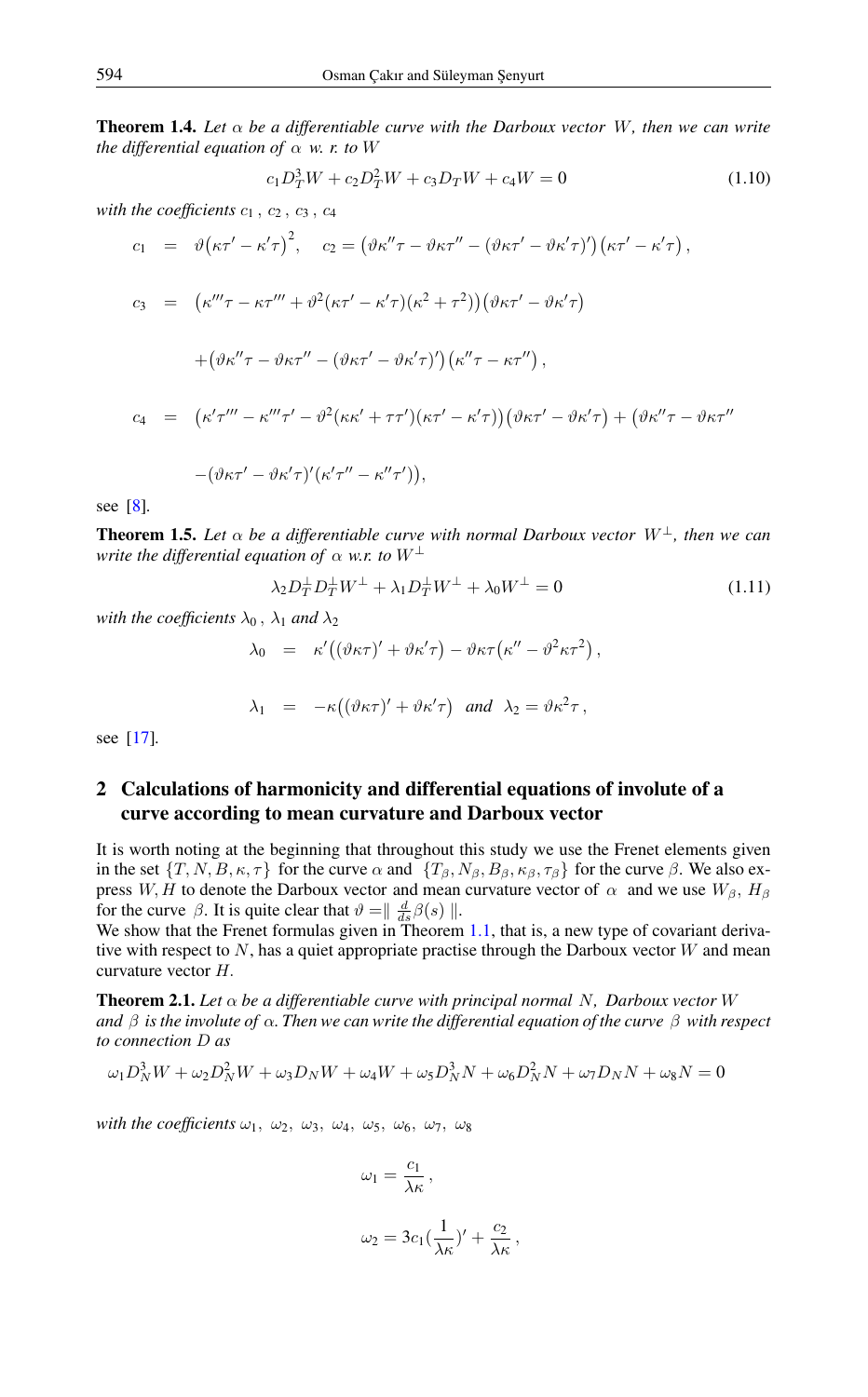$$
\omega_3 = 3c_1(\frac{1}{\lambda \kappa})'' + 2c_2(\frac{1}{\lambda \kappa})' + \frac{c_3}{\lambda \kappa},
$$
  
\n
$$
\omega_4 = c_1(\frac{1}{\lambda \kappa})''' + c_2(\frac{1}{\lambda \kappa})'' + c_3(\frac{1}{\lambda \kappa})' + \frac{c_4}{\lambda \kappa},
$$
  
\n
$$
\omega_5 = \frac{c_1 \varphi'}{\lambda \kappa},
$$
  
\n
$$
\omega_6 = 3c_1(\frac{\varphi'}{\lambda \kappa})' + \frac{c_2 \varphi'}{\lambda \kappa},
$$
  
\n
$$
\omega_7 = 3c_1(\frac{\varphi'}{\lambda \kappa})'' + 2c_2(\frac{\varphi'}{\lambda \kappa})' + \frac{c_3 \varphi'}{\lambda \kappa},
$$
  
\n
$$
\omega_8 = c_1(\frac{\varphi'}{\lambda \kappa})''' + c_2(\frac{\varphi'}{\lambda \kappa})'' + c_3(\frac{\varphi'}{\lambda \kappa})' + \frac{c_4 \varphi'}{\lambda \kappa}
$$

*and*  $c_1$ ,  $c_2$ ,  $c_3$ ,  $c_4$ 

$$
c_1 = \left( \frac{\kappa^2 + \tau^2}{(\lambda \kappa)^{\frac{3}{2}}} \left( \frac{\kappa \tau' - \kappa' \tau}{(\kappa^2 + \tau^2)^{\frac{3}{2}}} \right)' \right)^2,
$$

$$
c_2 = \left(\frac{\kappa\tau' - \kappa'\tau}{\kappa^2 + \tau^2} \left(\frac{\sqrt{\kappa^2 + \tau^2}}{\lambda\kappa}\right)'' - \sqrt{\kappa^2 + \tau^2} \left(\frac{\kappa\tau' - \kappa'\tau}{\lambda\kappa(\kappa^2 + \tau^2)}\right)''\right)
$$

$$
+\left(\frac{\kappa^2+\tau^2}{\lambda\kappa}\left(\frac{\kappa'\tau-\kappa\tau'}{(\kappa^2+\tau^2)^{\frac{3}{2}}}\right)'\right)\left(\frac{\kappa^2+\tau^2}{(\lambda\kappa)^2}\left(\frac{\kappa\tau'-\kappa'\tau}{(\kappa^2+\tau^2)^{\frac{3}{2}}}\right)'\right) ,
$$

$$
c_3 = \left(\frac{\kappa\tau'-\kappa'\tau}{\lambda\kappa(\kappa^2+\tau^2)}\left(\frac{\sqrt{\kappa^2+\tau^2}}{\lambda\kappa}\right)'''-\frac{\sqrt{\kappa^2+\tau^2}}{\lambda\kappa}\left(\frac{\kappa\tau'-\kappa'\tau}{\lambda\kappa(\kappa^2+\tau^2)}\right)'''\right) + \left(\frac{\kappa\tau'-\kappa'\tau}{(\kappa^2+\tau^2)^{\frac{3}{2}}}\right)'(\kappa^2+\tau^2)\left(\frac{\kappa^2+\tau^2}{(\lambda\kappa)^2}+(\frac{\kappa\tau'-\kappa'\tau}{\lambda\kappa(\kappa^2+\tau^2})^2)\right)\left(\frac{\kappa^2+\tau^2}{\lambda\kappa}\left(\frac{\kappa\tau'-\kappa'\tau}{(\kappa^2+\tau^2)^{\frac{3}{2}}}\right)'\right) + \left(\frac{\kappa\tau'-\kappa'\tau}{\kappa^2+\tau^2}\left(\frac{\sqrt{\kappa^2+\tau^2}}{\lambda\kappa}\right)''-\sqrt{\kappa^2+\tau^2}\left(\frac{\kappa\tau'-\kappa'\tau}{\lambda\kappa(\kappa^2+\tau^2)}\right)''+\left(\left(\frac{\kappa'\tau-\kappa\tau'}{(\kappa^2+\tau^2)^{\frac{3}{2}}}\right)'\frac{\kappa^2+\tau^2}{\lambda\kappa}\right)'\right) - \left(\frac{\kappa\tau'-\kappa'\tau}{\lambda\kappa(\kappa^2+\tau^2)}\left(\frac{\sqrt{\kappa^2+\tau^2}}{\lambda\kappa}\right)''-\frac{\sqrt{\kappa^2+\tau^2}}{\lambda\kappa}\left(\frac{\kappa\tau'-\kappa'\tau}{\lambda\kappa(\kappa^2+\tau^2)}\right)''\right),
$$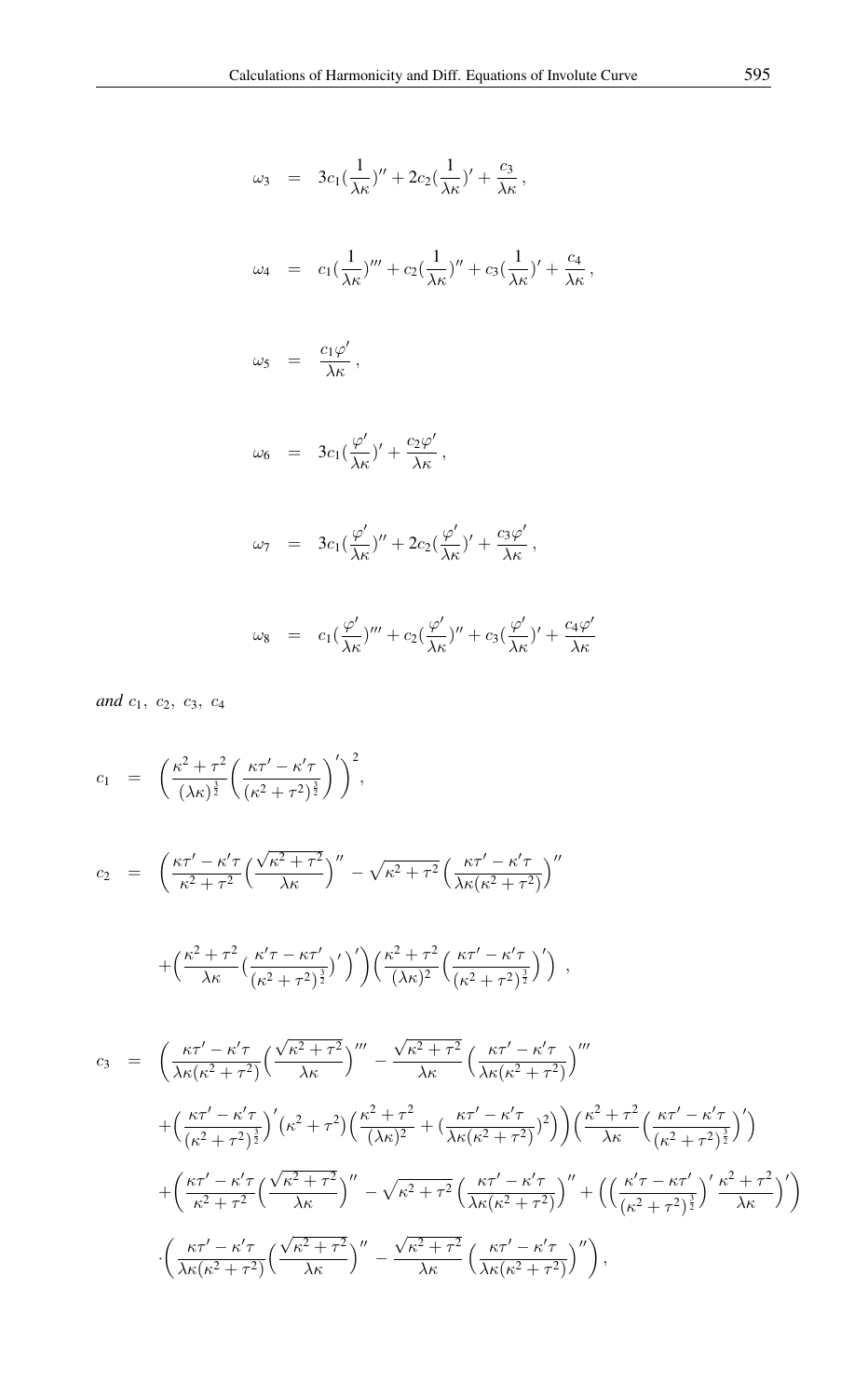$$
c_4 = \left( \left( \frac{\sqrt{\kappa^2 + \tau^2}}{\lambda \kappa} \right)' \left( \frac{\kappa \tau' - \kappa' \tau}{\lambda \kappa (\kappa^2 + \tau^2)} \right)''' - \left( \frac{\sqrt{\kappa^2 + \tau^2}}{\lambda \kappa} \right)''' \left( \frac{\kappa \tau' - \kappa' \tau}{\lambda \kappa (\kappa^2 + \tau^2)} \right)'
$$
  
+ 
$$
\left( \frac{\kappa' \tau - \kappa \tau'}{\kappa^2 + \tau^2} \left( \frac{\kappa \tau' - \kappa' \tau}{\lambda \kappa (\kappa^2 + \tau^2)} \right) - \sqrt{\kappa^2 + \tau^2} \left( \frac{\sqrt{\kappa^2 + \tau^2}}{\lambda \kappa} \right)'' \right) .
$$
  

$$
\frac{\kappa^2 + \tau^2}{\lambda \kappa} \left( \frac{\kappa \tau' - \kappa' \tau}{(\kappa^2 + \tau^2)^{\frac{3}{2}}} \right)' \left( \frac{\kappa^2 + \tau^2}{\lambda \kappa} \left( \frac{\kappa \tau' - \kappa' \tau}{(\kappa^2 + \tau^2)^{\frac{3}{2}}} \right)' \right)
$$
  
+ 
$$
\left( \frac{\kappa \tau' - \kappa' \tau}{\kappa^2 + \tau^2} \left( \frac{\sqrt{\kappa^2 + \tau^2}}{\lambda \kappa} \right)'' - \sqrt{\kappa^2 + \tau^2} \left( \frac{\kappa \tau' - \kappa' \tau}{\lambda \kappa (\kappa^2 + \tau^2)} \right)'' \right)
$$
  
+ 
$$
\left( \left( \frac{\kappa' \tau - \kappa \tau'}{(\kappa^2 + \tau^2)^{\frac{3}{2}}} \right)' \frac{\kappa^2 + \tau^2}{\lambda \kappa} \right)' .
$$
  

$$
\left( \left( \frac{\sqrt{\kappa^2 + \tau^2}}{\lambda \kappa} \right)' \left( \frac{\kappa \tau' - \kappa' \tau}{\lambda \kappa (\kappa^2 + \tau^2)} \right)'' - \left( \frac{\sqrt{\kappa^2 + \tau^2}}{\lambda \kappa} \right)'' \left( \frac{\kappa \tau' - \kappa' \tau}{\lambda \kappa (\kappa^2 + \tau^2)} \right)' \right) .
$$

*Proof.* From  $(1.10)$  we can write

<span id="page-4-0"></span>
$$
c_{\beta 1} D_{T_{\beta}}^3 W_{\beta} + c_{\beta 2} D_{T_{\beta}}^2 W_{\beta} + c_{\beta 3} D_{T_{\beta}} W_{\beta} + c_{\beta 4} W_{\beta} = 0 \tag{2.1}
$$

with the coefficients  $\,c_{\beta 1}$  ,  $\,c_{\beta 2}$  ,  $\,c_{\beta 3}$  ,  $\,c_{\beta 4}$ 

$$
c_{\beta 1} = \vartheta \Big( \kappa_{\beta} (\tau_{\beta})' - (\kappa_{\beta})' \tau_{\beta} \Big)^2,
$$
  
\n
$$
c_{\beta 2} = \Big( \vartheta (\kappa_{\beta})'' \tau_{\beta} - \vartheta \kappa_{\beta} (\tau_{\beta})'' - (\vartheta \kappa_{\beta} (\tau_{\beta})' - \vartheta (\kappa_{\beta})' \tau_{\beta})' \Big) \Big( \kappa_{\beta} (\tau_{\beta})' - (\kappa_{\beta})' \tau_{\beta} \Big),
$$
  
\n
$$
c_{\beta 2} = \Big( (\kappa_{\beta})''' \tau_{\beta} - \kappa_{\beta} (\tau_{\beta})''' + \vartheta^2 (\kappa_{\beta} (\tau_{\beta})' - (\kappa_{\beta})' \tau_{\beta}) ((\kappa_{\beta})^2 + (\tau_{\beta})^2) \Big) \Big( \vartheta \kappa_{\beta} (\tau_{\beta})' - \vartheta (\kappa_{\beta})' \tau_{\beta} \Big) \Big)
$$

$$
c_{\beta 3} = ((\kappa_{\beta})''' \tau_{\beta} - \kappa_{\beta} (\tau_{\beta})''' + \vartheta^2 (\kappa_{\beta} (\tau_{\beta})' - (\kappa_{\beta})' \tau_{\beta})((\kappa_{\beta})^2 + (\tau_{\beta})^2) ((\vartheta \kappa_{\beta} (\tau_{\beta})' - \vartheta (\kappa_{\beta})' \tau_{\beta})
$$

$$
+\Big(\vartheta(\kappa_\beta)''\tau_\beta-\vartheta\kappa_\beta(\tau_\beta)''-(\vartheta\kappa_\beta(\tau_\beta)'-\vartheta(\kappa_\beta)'\tau_\beta)'\Big)\Big((\kappa_\beta)''\tau_\beta-\kappa_\beta(\tau_\beta)''\Big),
$$

$$
c_{\beta 4} = ((\kappa_{\beta})'(\tau_{\beta})''' - (\kappa_{\beta})'''(\tau_{\beta})' - \vartheta^2(\kappa_{\beta}(\kappa_{\beta})' + \tau_{\beta}(\tau_{\beta})')(\kappa_{\beta}(\tau_{\beta})' - (\kappa_{\beta})'\tau_{\beta})
$$

$$
\begin{array}{l} \displaystyle \left(\vartheta\kappa_{\beta}(\tau_{\beta})'-\vartheta(\kappa_{\beta})'\tau_{\beta}\right)\\\\\displaystyle \qquad+\left(\vartheta(\kappa_{\beta})''\tau_{\beta}-\vartheta\kappa_{\beta}(\tau_{\beta})''-\left(\vartheta\kappa_{\beta}(\tau_{\beta})'-\vartheta(\kappa_{\beta})'\tau_{\beta}\right)'((\kappa_{\beta})'(\tau_{\beta})''-(\kappa_{\beta})''(\tau_{\beta})')\right).\end{array}
$$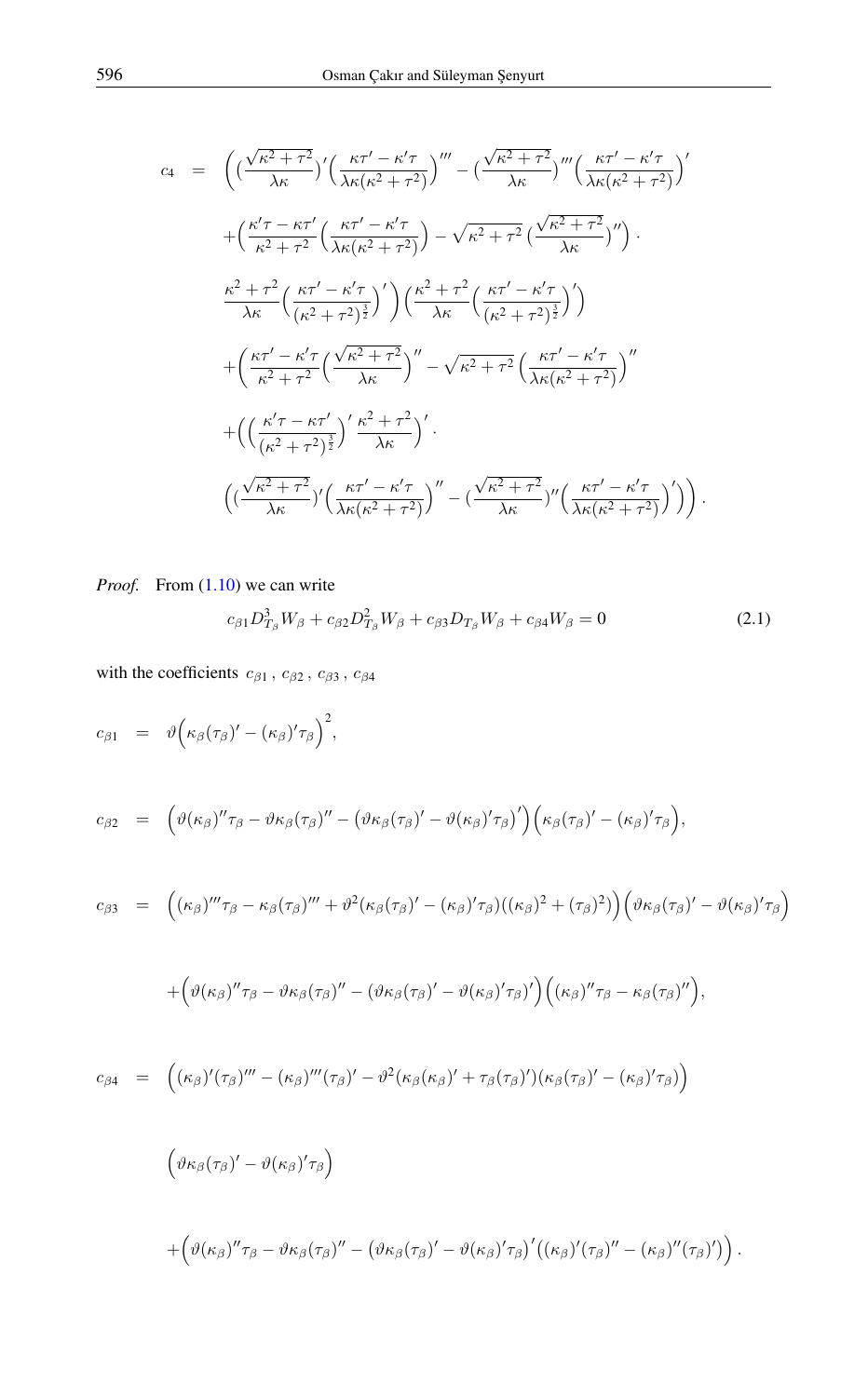By making use of equalities [\(1.4\)](#page-1-1) and [\(1.5\)](#page-1-2) we can write equivalents of coefficients  $c_{\beta 1}$ ,  $c_{\beta 2}$ ,  $c_{\beta 3}$ ,  $c_{\beta 4}$  and  $W_{\beta}$  as  $c_1, c_2, c_3, c_4$  and

$$
W_{\beta} = \frac{1}{\lambda \kappa} W + \frac{\varphi'}{\lambda \kappa} N.
$$

Applying the formulas given in [\(1.8\)](#page-1-3) we may write the counterparts of  $D_{T_{\beta}}W_{\beta}$ ,  $D_{T_{\beta}}^2W_{\beta}$ ,  $D_{T_{\beta}}^3W_{\beta}$ as in the following form:

$$
D_{T_{\beta}}W_{\beta} = \frac{1}{\lambda \kappa} D_N W + (\frac{1}{\lambda \kappa})'W + \frac{\varphi'}{\lambda \kappa} D_N N + (\frac{\varphi'}{\lambda \kappa})'N,
$$

$$
D_{T_{\beta}}^2 W_{\beta} = \frac{1}{\lambda \kappa} D_N^2 W + 2(\frac{1}{\lambda \kappa})' D_N W + (\frac{1}{\lambda \kappa})'' W + \frac{\varphi'}{\lambda \kappa} D_N^2 N + 2(\frac{\varphi'}{\lambda \kappa})' D_N N + (\frac{\varphi'}{\lambda \kappa})'' N,
$$

$$
D_{T_{\beta}}^3 W_{\beta} = \frac{1}{\lambda \kappa} D_N^3 W + 3 \left( \frac{1}{\lambda \kappa} \right)^{\prime} D_N^2 W + 3 \left( \frac{1}{\lambda \kappa} \right)^{\prime \prime} D_N W + \left( \frac{1}{\lambda \kappa} \right)^{\prime \prime \prime} W
$$
  
+ 
$$
\frac{\varphi^{\prime}}{\lambda \kappa} D_N^3 N + 3 \left( \frac{\varphi^{\prime}}{\lambda \kappa} \right)^{\prime} D_N^2 N + 3 \left( \frac{\varphi^{\prime}}{\lambda \kappa} \right)^{\prime \prime \prime} D_N N + \left( \frac{\varphi^{\prime}}{\lambda \kappa} \right)^{\prime \prime \prime} N.
$$

Setting the equivalents of coefficients and derivatives with respect to  $N$  into the equ.[\(2.1\)](#page-4-0) we get desired result which completes the proof.  $\Box$ 

Theorem 2.2. *Let* α *be a differentiable curve with principal normal* N*, Darboux vector* W *and*  $\beta$  *is the involute of*  $\alpha$ *. We can give the differential equation of*  $\beta$  *w.r. to normal connection* 

$$
\delta_1 D_N^{\perp} D_N^{\perp} W + \delta_2 D_N^{\perp} W + \delta_3 W = 0
$$

*with the coefficients*  $\delta_1$ ,  $\delta_2$ ,  $\delta_3$ 

$$
\delta_1 = \frac{(\tau/\kappa)'}{\kappa \lambda^3},
$$
\n
$$
\delta_2 = 2 \frac{(\tau/\kappa)'}{\lambda^2} \left(\frac{1}{\lambda \kappa}\right)' - \frac{\sqrt{\kappa^2 + \tau^2}}{(\lambda \kappa)^2} \left(\left(\frac{(\tau/\kappa)'\kappa}{\lambda \sqrt{\kappa^2 + \tau^2}}\right)' + \left(\frac{\sqrt{\kappa^2 + \tau^2}}{\lambda \kappa}\right)' \frac{\kappa \tau' - \kappa' \tau}{\kappa^2 + \tau^2}\right),
$$
\n
$$
\delta_3 = \frac{(\tau/\kappa)'}{\lambda^2} \left(\frac{1}{\lambda \kappa}\right)'' + \frac{(\sqrt{\kappa^2 + \tau^2})'}{(\lambda \kappa)^2} \left(\left(\frac{(\tau/\kappa)'\kappa}{\lambda \sqrt{\kappa^2 + \tau^2}}\right)' + \left(\frac{\sqrt{\kappa^2 + \tau^2}}{\lambda \kappa}\right)' \frac{\kappa \tau' - \kappa' \tau}{\kappa^2 + \tau^2}\right)
$$
\n
$$
-\frac{(\tau/\kappa)'}{\lambda^2 \sqrt{\kappa^2 + \tau^2}} \left(\left(\frac{\sqrt{\kappa^2 + \tau^2}}{\lambda \kappa}\right)'' - \frac{((\tau/\kappa)')^2 \kappa^3}{\lambda (\kappa^2 + \tau^2)^{3/2}}\right).
$$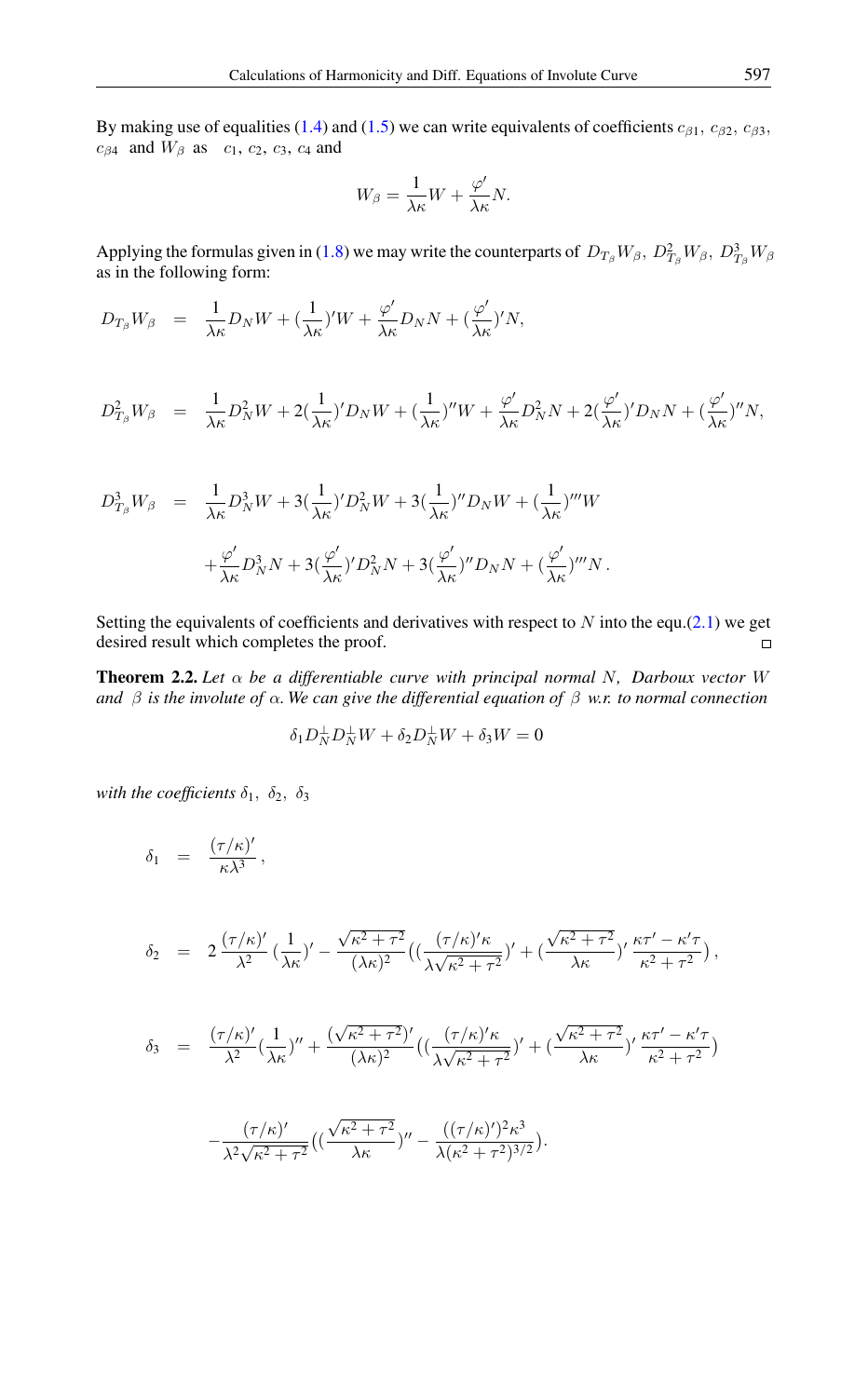*Proof.* It is obvious from equation [\(1.11\)](#page-2-1) we can write

<span id="page-6-0"></span>
$$
\vartheta(\kappa_{\beta})^{2}\tau_{\beta}D_{T_{\beta}}^{\perp}D_{T_{\beta}}^{\perp}W_{\beta}^{\perp} - \kappa_{\beta}((\vartheta\kappa_{\beta}\tau_{\beta})' + \vartheta\kappa_{\beta}'\tau_{\beta})D_{T_{\beta}}^{\perp}W_{\beta}^{\perp}
$$

$$
+ \left(\kappa_{\beta}'((\vartheta\kappa_{\beta}\tau_{\beta})' + \vartheta\kappa_{\beta}'\tau_{\beta}) - \vartheta\kappa_{\beta}\tau_{\beta}(\kappa_{\beta}'' - \vartheta^{2}\kappa_{\beta}(\tau_{\beta})^{2})\right)W_{\beta}^{\perp} = 0.
$$
\n(2.2)

Since the counterparts of  $\kappa_\beta$ ,  $\tau_\beta$  are clear from [\(1.5\)](#page-1-2) we look at the equivalents of  $W_\beta^\perp$ ,  $D_{T_\beta}^\perp W_\beta^\perp$ and  $D_{T_{\beta}}^{\perp}D_{T_{\beta}}^{\perp}W_{\beta}^{\perp}$  referring the equalities [\(1.4\)](#page-1-1) and [\(1.5\)](#page-1-2) as follows

$$
W_{\beta}^{\perp} = \frac{1}{\lambda \kappa} W, \quad D_{T_{\beta}}^{\perp} W_{\beta}^{\perp} = \left(\frac{1}{\lambda \kappa}\right)' W + \frac{1}{\lambda \kappa} D_{N}^{\perp} W \quad \text{and}
$$
  

$$
D_{T_{\beta}}^{\perp} D_{T_{\beta}}^{\perp} W_{\beta}^{\perp} = \frac{1}{\lambda \kappa} D_{N}^{\perp} D_{N}^{\perp} W + 2 \left(\frac{1}{\lambda \kappa}\right)' D_{N}^{\perp} W + \left(\frac{1}{\lambda \kappa}\right)'' W.
$$

Writing the equivalents of coefficients of  $(2.2)$  with the use of  $(1.4)$ ,  $(1.5)$  and then the derivatives with respect to  $N$  into [\(2.2\)](#page-6-0) we get desired result which completes the proof.  $\Box$ 

**Theorem 2.3.** Let  $\beta$  be an involute of a differentiable curve  $\alpha$ . Then we can give the differential *equation w.r. to connection characterizing the curve* β *by means of the mean curvature vector* H<sup>β</sup> *as follows*

<span id="page-6-1"></span>
$$
h_{\beta 1} D_{T_{\beta}}^3 H_{\beta} + h_{\beta 2} D_{T_{\beta}}^2 H_{\beta} + h_{\beta 3} D_{T_{\beta}} H_{\beta} + h_{\beta 4} H_{\beta} = 0
$$
\n(2.3)

*with the coefficients*  $h_{\beta1}$ ,  $h_{\beta2}$ ,  $h_{\beta3}$  *and*  $h_{\beta4}$ 

$$
h_{\beta 1} = -\left(\frac{\kappa_{\beta}}{\tau_{\beta}}\right)' \left(\vartheta^2 \kappa_{\beta} \tau_{\beta}\right)^2,
$$
  
\n
$$
h_{\beta 2} = 3\vartheta^2 \kappa_{\beta} \tau_{\beta} \left(\vartheta \kappa_{\beta} (\vartheta \kappa_{\beta})'\right)' - (\vartheta \kappa_{\beta})^2 \left(2\vartheta \tau_{\beta} (\vartheta \kappa_{\beta})' + \vartheta \kappa_{\beta} (\vartheta \tau_{\beta})'\right)',
$$

$$
h_{\beta 3} = \left( \vartheta^4 \kappa_{\beta}^2 (\kappa_{\beta}^2 + \tau_{\beta}^2) - \vartheta \kappa_{\beta} (\vartheta \kappa_{\beta})'' - 3 (\vartheta \kappa_{\beta} (\vartheta \kappa_{\beta})')' \right) \left( 2 \vartheta \tau_{\beta} (\vartheta \kappa_{\beta})' + \vartheta \kappa_{\beta} (\vartheta \tau_{\beta})' \right) + \left( \vartheta \tau_{\beta} (\vartheta \kappa_{\beta})'' - \vartheta^4 \kappa_{\beta} \tau_{\beta} (\kappa_{\beta}^2 + \tau_{\beta}^2) + \left( 2 \vartheta \tau_{\beta} (\vartheta \kappa_{\beta})' + \vartheta \kappa_{\beta} (\vartheta \tau_{\beta})' \right)' \right) \left( 3 \vartheta \kappa_{\beta} (\vartheta \kappa_{\beta})' \right) ,
$$

$$
h_{\beta 4} = \left( \vartheta^4 \kappa_{\beta}^2 (\kappa_{\beta}^2 + \tau_{\beta}^2) - \vartheta \kappa_{\beta} (\vartheta \kappa_{\beta})'' - 3 (\vartheta \kappa_{\beta} (\vartheta \kappa_{\beta})')' \right)
$$
  

$$
\left( \vartheta \tau_{\beta} (\vartheta \kappa_{\beta})'' - \vartheta^4 \kappa_{\beta} \tau_{\beta} (\kappa_{\beta}^2 + \tau_{\beta}^2) - \frac{(\vartheta \kappa_{\beta})'}{\vartheta \kappa_{\beta}} (2 \vartheta \tau_{\beta} (\vartheta \kappa_{\beta})' + \vartheta \kappa_{\beta} (\vartheta \tau_{\beta})') \right)
$$
  

$$
+ \left( \left( (\vartheta \kappa_{\beta})'' - \vartheta^3 \kappa_{\beta} (\kappa_{\beta}^2 + \tau_{\beta}^2) \right)' - 3 (\vartheta \kappa_{\beta})^2 (\vartheta \kappa_{\beta})' - 2 (\vartheta \tau_{\beta})^2 (\vartheta \kappa_{\beta})' - \vartheta^2 \kappa_{\beta} \tau_{\beta} (\vartheta \tau_{\beta})' \right)
$$
  

$$
\left( (\frac{\kappa_{\beta}}{\tau_{\beta}})' \vartheta^3 \kappa_{\beta} \tau_{\beta}^2 \right) + \left( (\vartheta \tau_{\beta} (\vartheta \kappa_{\beta})'' - \vartheta^4 \kappa_{\beta} \tau_{\beta} (\kappa_{\beta}^2 + \tau_{\beta}^2) + (2 \vartheta \tau_{\beta} (\vartheta \kappa_{\beta})' + \vartheta \kappa_{\beta} (\vartheta \tau_{\beta})')' \right)
$$
  

$$
(\vartheta \kappa_{\beta} (\vartheta \kappa_{\beta})'' - \vartheta^4 \kappa_{\beta}^2 (\kappa_{\beta}^2 + \tau_{\beta}^2) - 3 ((\vartheta \kappa_{\beta})')^2).
$$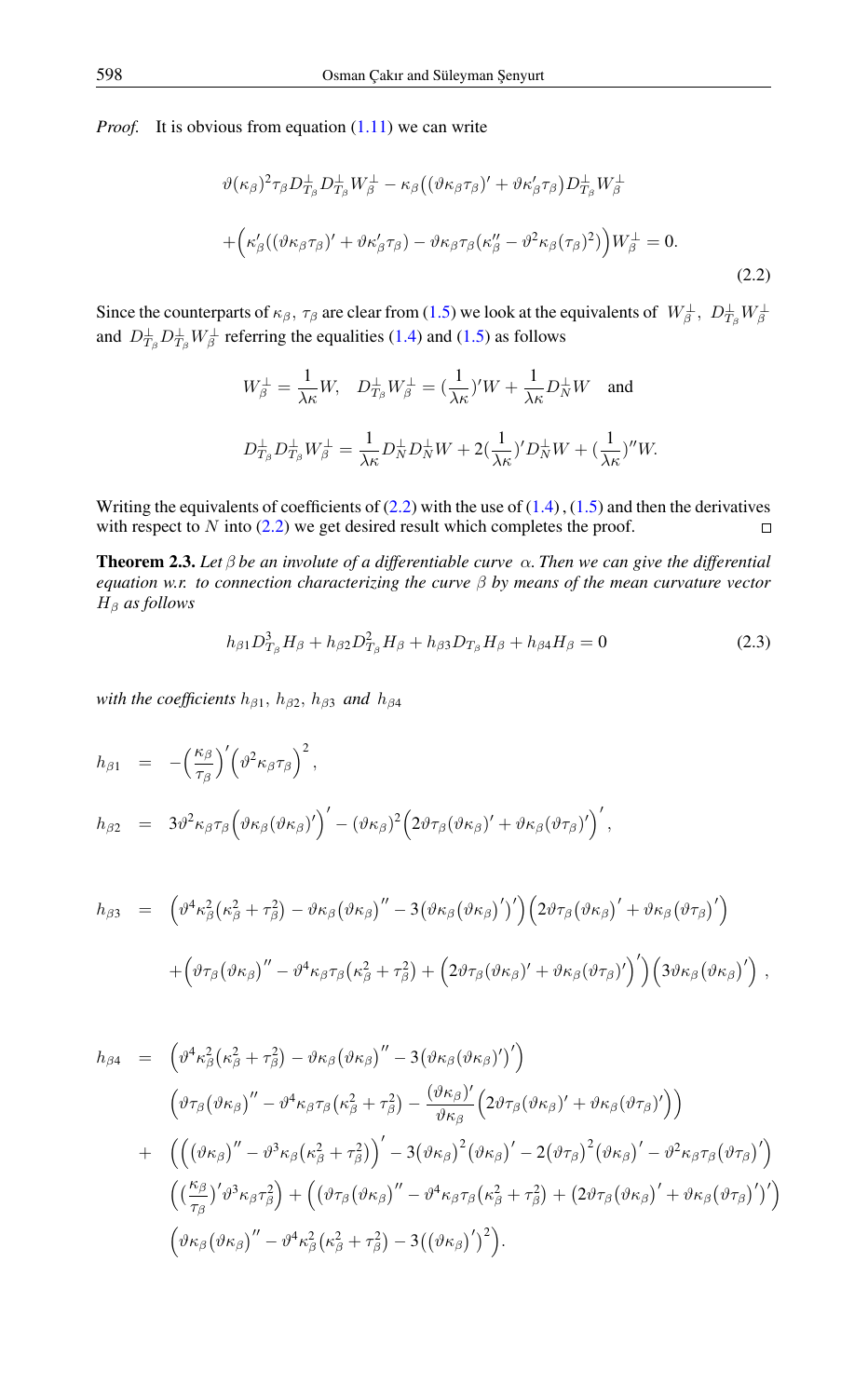*Proof.* From equ.[\(1.1\)](#page-0-0) we have  $H_\beta = \vartheta \kappa_\beta N_\beta$ . Taking the derivatives w. r. to  $T_\beta$  we get

<span id="page-7-0"></span>
$$
D_{T_{\beta}}H_{\beta} = -\vartheta^2 \kappa_{\beta}^2 T_{\beta} + (\vartheta \kappa_{\beta})^{\prime} N_{\beta} + \vartheta^2 \kappa_{\beta} \tau_{\beta} B_{\beta} , \qquad (2.4)
$$

<span id="page-7-1"></span>
$$
D_{T_{\beta}}^2 H_{\beta} = (-3\vartheta\kappa_{\beta}(\vartheta\kappa_{\beta})')T_{\beta} + ((\vartheta\kappa_{\beta})'' - (\vartheta\kappa_{\beta})^3 - \vartheta^3\kappa_{\beta}\tau_{\beta}^2)N_{\beta} + (2\vartheta\tau_{\beta}(\vartheta\kappa_{\beta})' + \vartheta\kappa_{\beta}(\vartheta\tau_{\beta})')B_{\beta},
$$
\n(2.5)

<span id="page-7-2"></span>
$$
D_{T_{\beta}}^3 H_{\beta} = \left( \vartheta^4 \kappa_{\beta}^2 (\kappa_{\beta}^2 + \tau_{\beta}^2) - \vartheta \kappa_{\beta} (\vartheta \kappa_{\beta})'' - 3 (\vartheta \kappa_{\beta} (\vartheta \kappa_{\beta})')' \right) T_{\beta}
$$
  
+ 
$$
\left( \left( (\vartheta \kappa_{\beta})'' - \vartheta^3 \kappa_{\beta} (\kappa_{\beta}^2 + \tau_{\beta}^2) \right)' - 3 (\vartheta \kappa_{\beta})^2 (\vartheta \kappa_{\beta})'
$$

$$
- 2 (\vartheta \tau_{\beta})^2 (\vartheta \kappa_{\beta})' - \vartheta^2 \kappa_{\beta} \tau_{\beta} (\vartheta \tau_{\beta})' \right) N_{\beta}
$$

$$
+ \left( \vartheta \tau_{\beta} (\vartheta \kappa_{\beta})'' - \vartheta^4 \kappa_{\beta} \tau_{\beta} (\kappa_{\beta}^2 + \tau_{\beta}^2) + \left( 2 \vartheta \tau_{\beta} (\vartheta \kappa_{\beta})' + \vartheta \kappa_{\beta} (\vartheta \tau_{\beta})' \right)' \right) B_{\beta}.
$$
  
(2.6)

From equ.[\(2.4\)](#page-7-0) and equ.[\(2.5\)](#page-7-1) we can write the vectors  $T_\beta$  and  $B_\beta$  as

$$
T_{\beta} = \frac{\vartheta \tau_{\beta} (\vartheta \kappa_{\beta})'' - \vartheta^4 \kappa_{\beta} \tau_{\beta} (\kappa_{\beta}^2 + \tau_{\beta}^2) - \frac{(\vartheta \kappa_{\beta})'}{\vartheta \kappa_{\beta}} (2 \vartheta \tau_{\beta} (\vartheta \kappa_{\beta})' + \vartheta \kappa_{\beta} (\vartheta \tau_{\beta})')}{(\frac{\kappa_{\beta}}{\tau_{\beta}})' (\vartheta^2 \kappa_{\beta} \tau_{\beta})^2} H_{\beta} + \frac{2 \vartheta \tau_{\beta} (\vartheta \kappa_{\beta})' + \vartheta \kappa_{\beta} (\vartheta \tau_{\beta})'}{(\frac{\kappa_{\beta}}{\tau_{\beta}})' (\vartheta^2 \kappa_{\beta} \tau_{\beta})^2} D_{T_{\beta}} H_{\beta} - \frac{1}{(\frac{\kappa_{\beta}}{\tau_{\beta}})' (\vartheta^2 \kappa_{\beta} \tau_{\beta})} D_{T_{\beta}}^2 H_{\beta},
$$

$$
B_{\beta} = \frac{\vartheta \kappa_{\beta} (\vartheta \kappa_{\beta})'' - \vartheta^4 \kappa_{\beta}^2 (\kappa_{\beta}^2 + \tau_{\beta}^2) - 3((\vartheta \kappa_{\beta})')^2}{(\frac{\kappa_{\beta}}{\tau_{\beta}})' (\vartheta^2 \kappa_{\beta} \tau_{\beta})^2} H_{\beta} + \frac{3 \vartheta \kappa_{\beta} (\vartheta \kappa_{\beta})'}{(\frac{\kappa_{\beta}}{\tau_{\beta}})' (\vartheta^2 \kappa_{\beta} \tau_{\beta})^2} D_{T_{\beta}} H_{\beta} -\frac{1}{(\frac{\kappa_{\beta}}{\tau_{\beta}})' (\vartheta \tau_{\beta})^2} D_{T_{\beta}}^2 H_{\beta}.
$$

Putting the equivalents of vectors  $T_\beta$  and  $B_\beta$  into the equ.[\(2.6\)](#page-7-2) results the desired equation which completes the proof.  $\Box$ 

Theorem 2.4. *Let* β *be an involute of the curve* α*. Then we can give the differential equation w. r. to connection characterizing the curve*  $\beta$  *by means of the mean curvature vector*  $D_N N$  *as follows*

$$
h_4 D_N^4 N + h_3 D_N^3 N + h_2 D_N^2 N + h_1 D_N N = 0
$$

*with the coefficients*  $h_1$ ,  $h_2$ ,  $h_3$ ,  $h_4$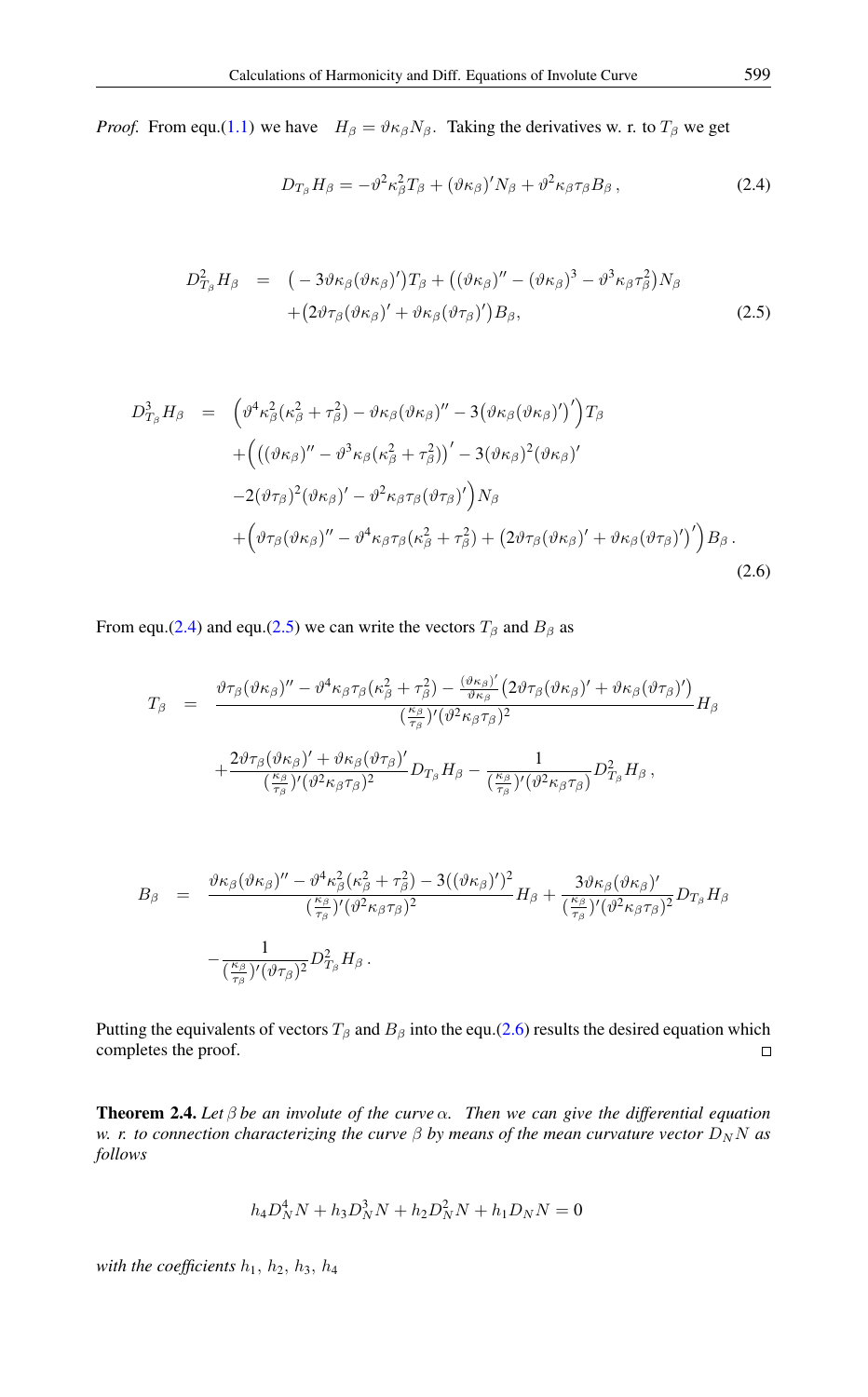$$
h_1 = \frac{(\kappa \tau' - \kappa' \tau)^2}{\kappa^2 + \tau^2} \left( \frac{(\kappa^2 + \tau^2)^{3/2}}{\kappa' \tau - \kappa \tau'} \right)',
$$

$$
h_2 = 3\frac{\kappa\tau' - \kappa'\tau}{\sqrt{\kappa^2 + \tau^2}} \left(\sqrt{\kappa^2 + \tau^2} (\sqrt{\kappa^2 + \tau^2})'\right)' - (\kappa^2 + \tau^2) \left(2\frac{\kappa\tau' - \kappa'\tau}{\kappa^2 + \tau^2} (\sqrt{\kappa^2 + \tau^2})'\right)'
$$
  
+  $\sqrt{\kappa^2 + \tau^2} \left(\frac{\kappa\tau' - \kappa'\tau}{\kappa^2 + \tau^2}\right)'$ ,

$$
h_3 = \left( \left( \kappa^2 + \tau^2 \right) \left( \kappa^2 + \tau^2 + \left( \frac{\kappa \tau' - \kappa' \tau}{\kappa^2 + \tau^2} \right)^2 \right) - \sqrt{\kappa^2 + \tau^2} \left( \sqrt{\kappa^2 + \tau^2} \right)^{\prime \prime} - 3 \left( \sqrt{\kappa^2 + \tau^2} \left( \sqrt{\kappa^2 + \tau^2} \right)^{\prime} \right) \left( 2 \frac{\kappa \tau' - \kappa' \tau}{\kappa^2 + \tau^2} \left( \sqrt{\kappa^2 + \tau^2} \right)^{\prime} + \sqrt{\kappa^2 + \tau^2} \left( \frac{\kappa \tau' - \kappa' \tau}{\kappa^2 + \tau^2} \right)^{\prime} \right) + \left( \frac{\kappa \tau' - \kappa' \tau}{\kappa^2 + \tau^2} \left( \sqrt{\kappa^2 + \tau^2} \right)^{\prime \prime} - \frac{\kappa \tau' - \kappa' \tau}{\sqrt{\kappa^2 + \tau^2}} \left( \kappa^2 + \tau^2 + \left( \frac{\kappa \tau' - \kappa' \tau}{\kappa^2 + \tau^2} \right)^2 \right) + \left( 2 \frac{\kappa \tau' - \kappa' \tau}{\kappa^2 + \tau^2} \left( \sqrt{\kappa^2 + \tau^2} \right)^{\prime} + \sqrt{\kappa^2 + \tau^2} \left( \frac{\kappa \tau' - \kappa' \tau}{\kappa^2 + \tau^2} \right)^{\prime} \right) \left( 3 \sqrt{\kappa^2 + \tau^2} \left( \sqrt{\kappa^2 + \tau^2} \right)^{\prime} \right),
$$

$$
h_{4} = \left( \left( \kappa^{2} + \tau^{2} \right)^{2} + \frac{(\kappa \tau' - \kappa' \tau)^{2}}{\kappa^{2} + \tau^{2}} - \sqrt{\kappa^{2} + \tau^{2}} (\sqrt{\kappa^{2} + \tau^{2}})^{''} - 3 \left( \sqrt{\kappa^{2} + \tau^{2}} (\sqrt{\kappa^{2} + \tau^{2}})^{'} \right) \right) \n\left( \frac{\kappa \tau' - \kappa' \tau}{\kappa^{2} + \tau^{2}} (\sqrt{\kappa^{2} + \tau^{2}})^{''} - \frac{\kappa \tau' - \kappa' \tau}{\sqrt{\kappa^{2} + \tau^{2}}} \left( \kappa^{2} + \tau^{2} + \left( \frac{\kappa \tau' - \kappa' \tau}{\kappa^{2} + \tau^{2}} \right)^{2} \right) \right) \n- \frac{(\sqrt{\kappa^{2} + \tau^{2}})^{'}}{\sqrt{\kappa^{2} + \tau^{2}}} \left( 2 \frac{\kappa \tau' - \kappa' \tau}{\kappa^{2} + \tau^{2}} \sqrt{\kappa^{2} + \tau^{2}} + \sqrt{\kappa^{2} + \tau^{2}} (\frac{\kappa \tau' - \kappa' \tau}{\kappa^{2} + \tau^{2}})^{'} \right) \right) \n+ \left( \left( (\sqrt{\kappa^{2} + \tau^{2}})^{''} - \sqrt{\kappa^{2} + \tau^{2}} (\kappa^{2} + \tau^{2} + (\frac{\kappa \tau' - \kappa' \tau}{\kappa^{2} + \tau^{2}})^{2}) \right)^{'} - 3(\kappa^{2} + \tau^{2}) (\sqrt{\kappa^{2} + \tau^{2}})^{'} \right) \n- 2(\frac{\kappa \tau' - \kappa' \tau}{\kappa^{2} + \tau^{2}})^{2} (\sqrt{\kappa^{2} + \tau^{2}})^{'} - \frac{\kappa \tau' - \kappa' \tau}{\sqrt{\kappa^{2} + \tau^{2}}} (\frac{\kappa \tau' - \kappa' \tau}{\kappa^{2} + \tau^{2}})^{'} \right) \left( (\frac{(\kappa^{2} + \tau^{2})^{3/2}}{\kappa \tau' - \kappa' \tau} )^{'} (\kappa^{2} + \tau^{2})^{3/2} \right) \n+ (\frac{\kappa \tau' - \kappa' \tau}{\kappa^{2} + \
$$

*Proof.* We can make use of equ. $(1.4)$  and also equ. $(1.8)$  in order to write the equivalents of derivatives  $D_{T_{\beta}}^3 H_{\beta}$ ,  $D_{T_{\beta}}^2 H_{\beta}$ ,  $D_{T_{\beta}} H_{\beta}$  with respect to N. It follows that

$$
H_{\beta}=D_{T_{\beta}}T_{\beta}=D_{N}N,~~D_{T_{\beta}}H_{\beta}=D_{N}^{2}N,~~D_{T_{\beta}}^{2}H_{\beta}=D_{N}^{3}N~\text{ and }~D_{T_{\beta}}^{3}H_{\beta}=D_{N}^{4}N.
$$

By the same method from equ.[\(1.5\)](#page-1-2) we can write the counterparts of coefficients  $h_{\beta 1}$ ,  $h_{\beta 2}$ ,  $h_{\beta 3}$ and  $h_{\beta 4}$  as  $h_1$ ,  $h_2$ ,  $h_3$  and  $h_4$ .

Setting the equivalents of coefficients and derivatives with respect to  $N$  into the equ.[\(2.3\)](#page-6-1) we get desired result which completes the proof. $\Box$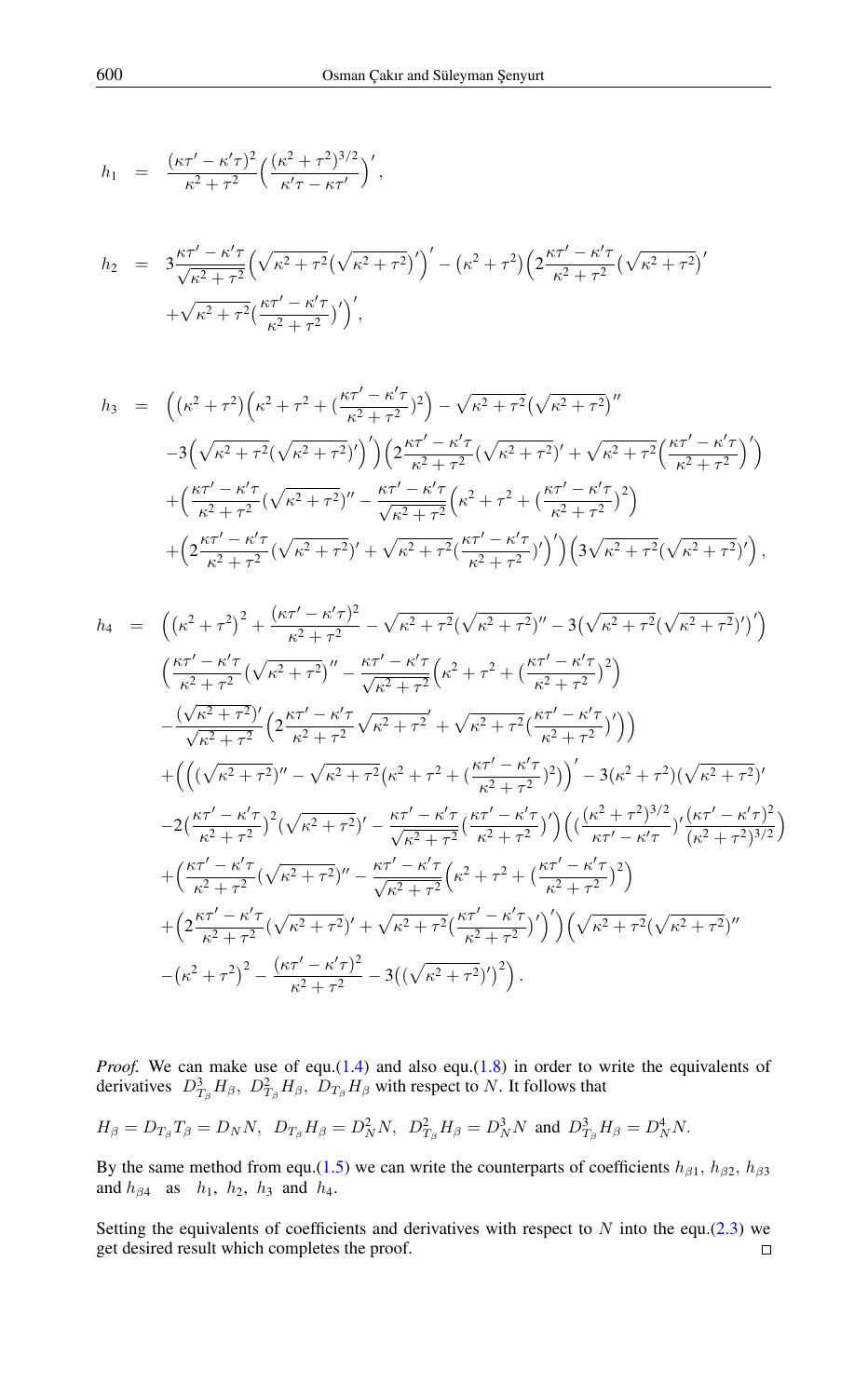<span id="page-9-0"></span>**Theorem 2.5.** Let  $\beta$  be an involute of  $\alpha$  with the mean curvature  $H_{\beta}$ . According to connection, *harmonicity ( biharmonic or 1-type harmonic) of the curve* β *can be expressed through the Frenet elements of* α *as*

1*. Involute curve* β *is biharmonic if*

$$
\frac{\kappa(\sqrt{\kappa^2+\tau^2})''}{\sqrt{\kappa^2+\tau^2}} - \kappa(\kappa^2+\tau^2+(\frac{\kappa\tau'-\kappa'\tau}{\kappa^2+\tau^2})^2) - 2\tau\frac{(\kappa\tau'-\kappa'\tau)(\sqrt{\kappa^2+\tau^2})'}{(\kappa^2+\tau^2)^{3/2}} - \tau(\frac{\kappa\tau'-\kappa'\tau}{\kappa^2+\tau^2})' = 0,
$$
  

$$
\tau(\kappa^2+\tau^2+(\frac{\kappa\tau'-\kappa'\tau}{\kappa^2+\tau^2})^2) - \frac{\tau(\sqrt{\kappa^2+\tau^2})''}{\sqrt{\kappa^2+\tau^2}} - 2\kappa\frac{(\kappa\tau'-\kappa'\tau)(\sqrt{\kappa^2+\tau^2})'}{(\kappa^2+\tau^2)^{3/2}} - \kappa(\frac{\kappa\tau'-\kappa'\tau}{\kappa^2+\tau^2})' = 0,
$$

*and*  $\kappa \kappa' + \tau \tau' = 0$ .

2*. Involute curve* β *is 1-type of harmonic if*

$$
\frac{\kappa(\sqrt{\kappa^{2}+\tau^{2}})''}{\sqrt{\kappa^{2}+\tau^{2}}} - \kappa(\kappa^{2}+\tau^{2}+(\frac{\kappa\tau'-\kappa'\tau}{\kappa^{2}+\tau^{2}})^{2}) - 2\tau\frac{(\kappa\tau'-\kappa'\tau)(\sqrt{\kappa^{2}+\tau^{2}})'}{(\kappa^{2}+\tau^{2})^{3/2}} - \tau\left(\frac{\kappa\tau'-\kappa'\tau}{\kappa^{2}+\tau^{2}}\right)' = -\lambda\kappa,
$$
  

$$
\tau(\kappa^{2}+\tau^{2}+(\frac{\kappa\tau'-\kappa'\tau}{\kappa^{2}+\tau^{2}})^{2}) - \frac{\tau(\sqrt{\kappa^{2}+\tau^{2}})''}{\sqrt{\kappa^{2}+\tau^{2}}} - 2\kappa\frac{(\kappa\tau'-\kappa'\tau)(\sqrt{\kappa^{2}+\tau^{2}})'}{(\kappa^{2}+\tau^{2})^{3/2}} - \kappa\left(\frac{\kappa\tau'-\kappa'\tau}{\kappa^{2}+\tau^{2}}\right)' = \lambda\tau,
$$

*and*  $\kappa \kappa' + \tau \tau' = 0, \ \lambda \in \mathbb{R}$ .

*Proof.* From equ.[\(2.5\)](#page-7-1) we have

$$
\Delta H_{\beta} = 3\vartheta \kappa_{\beta} (\vartheta \kappa_{\beta})' T_{\beta} + ((\vartheta \kappa_{\beta})^3 - (\vartheta \kappa_{\beta})'' + \vartheta^3 \kappa_{\beta} \tau_{\beta}^2) N_{\beta}
$$

$$
- (2\vartheta \tau_{\beta} (\vartheta \kappa_{\beta})' + \vartheta \kappa_{\beta} (\vartheta \tau_{\beta})') B_{\beta}
$$

Taking the equations  $(1.4)$  and  $(1.5)$  together into consideration we get

$$
\Delta D_N N = \left( \frac{\kappa (\sqrt{\kappa^2 + \tau^2})^{\prime \prime}}{\sqrt{\kappa^2 + \tau^2}} - \kappa (\kappa^2 + \tau^2 + (\frac{\kappa \tau' - \kappa' \tau}{\kappa^2 + \tau^2})^2) - 2\tau \frac{(\kappa \tau' - \kappa' \tau)(\sqrt{\kappa^2 + \tau^2})^{\prime}}{(\kappa^2 + \tau^2)^{3/2}} \right. \\
\left. - \tau \left( \frac{\kappa \tau' - \kappa' \tau}{\kappa^2 + \tau^2} \right)^{\prime} \right) T + \left( \sqrt{\kappa^2 + \tau^2} (\sqrt{\kappa^2 + \tau^2})^{\prime} \right) N + \left( -\kappa \left( \frac{\kappa \tau' - \kappa' \tau}{\kappa^2 + \tau^2} \right)^{\prime} \right. \\
\left. + \tau \left( \kappa^2 + \tau^2 + \left( \frac{\kappa \tau' - \kappa' \tau}{\kappa^2 + \tau^2} \right)^2 \right) - \frac{\tau (\sqrt{\kappa^2 + \tau^2})^{\prime \prime}}{\sqrt{\kappa^2 + \tau^2}} - 2\kappa \frac{(\kappa \tau' - \kappa' \tau)(\sqrt{\kappa^2 + \tau^2})^{\prime}}{(\kappa^2 + \tau^2)^{3/2}} \right) B.
$$

If we consider the case  $\Delta D_N N = 0$  from (i) of Theorem [1.2](#page-1-4) we obtain that the first proposition holds. By the same way if we consider the case  $\Delta D_N N = \lambda D_N N$  from (ii) of Theorem [1.2](#page-1-4) second proposition also holds. $\Box$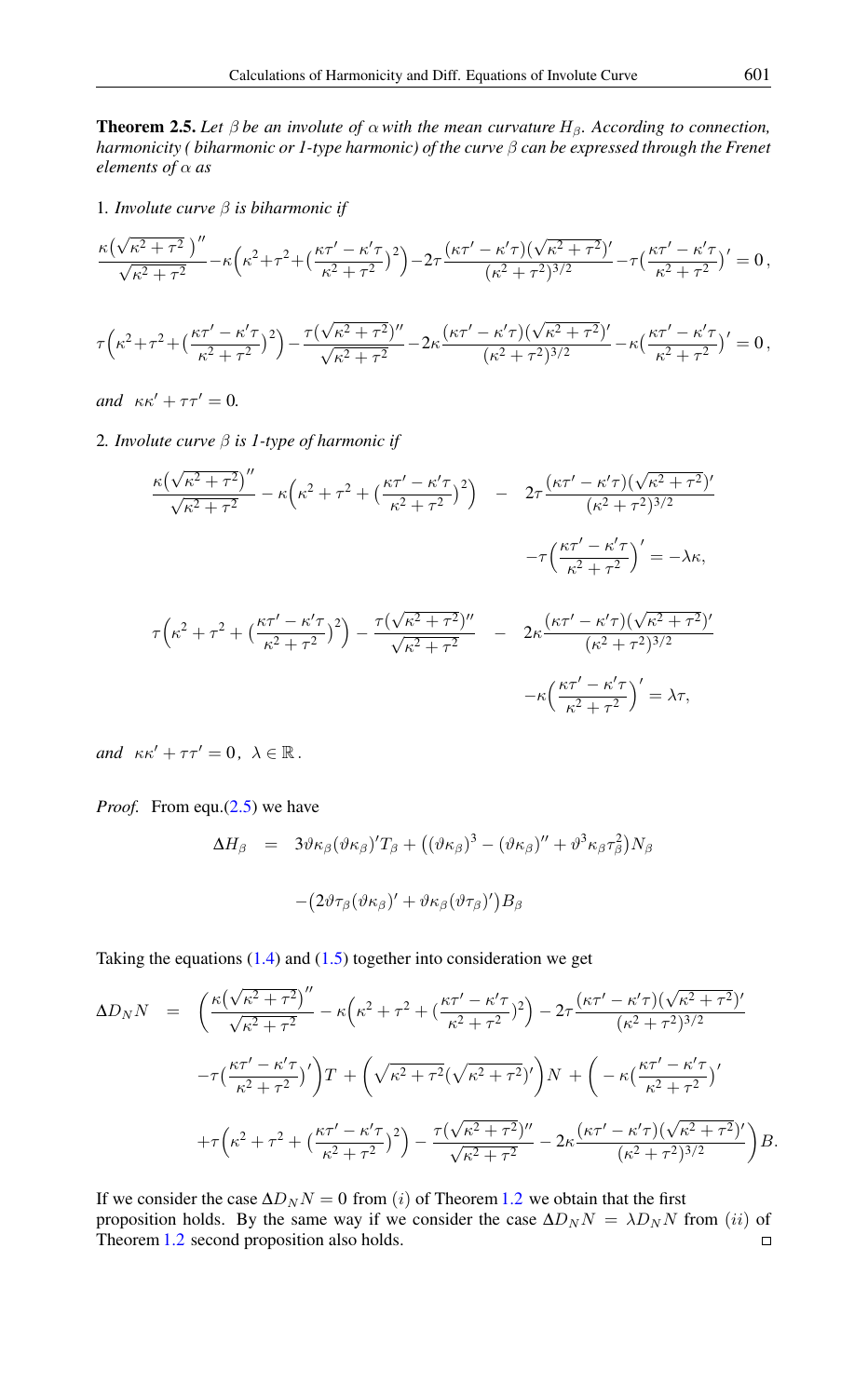**Corollary 2.6.** Let  $\beta$  be an involute of  $\alpha$ . If  $\alpha$  is a general helix then  $\beta$  is biharmonic with respect *to connection.*

*Proof.* If  $\alpha$  is a general helix then we have  $\tau/\kappa = const.$  First derivative of this equality is

$$
\kappa \tau' - \kappa' \tau = 0 \Longrightarrow \frac{\kappa}{\tau} = \frac{\kappa'}{\tau'} = const.
$$

From Theorem [2.5](#page-9-0) we write

$$
\sqrt{\kappa^2 + \tau^2} \sqrt{\kappa^2 + \tau^2} = 0 \implies \kappa \kappa' + \tau \tau' = 0
$$
  

$$
\implies \frac{\kappa}{\tau} = \frac{\kappa'}{\tau'} = const.
$$

Again from Theorem [2.5](#page-9-0) taking the equality  $\kappa/\tau = const$  into account we get

$$
\kappa \Big( \frac{(\sqrt{\kappa^2 + \tau^2})^{\prime \prime}}{\sqrt{\kappa^2 + \tau^2}} - (\kappa^2 + \tau^2) \Big) = 0 \text{ and } -\tau \Big( \frac{(\sqrt{\kappa^2 + \tau^2})^{\prime \prime}}{\sqrt{\kappa^2 + \tau^2}} - (\kappa^2 + \tau^2) \Big) = 0.
$$

This system yields that

$$
(\kappa - \tau) \left( \frac{(\sqrt{\kappa^2 + \tau^2})^{\prime\prime}}{\sqrt{\kappa^2 + \tau^2}} - (\kappa^2 + \tau^2) \right) = 0
$$

 $\Box$ 

and we obtain  $\kappa/\tau = const.$  Hence the condition  $\Delta D_N N = 0$  is satisfied.

Corollary 2.7. *Let* β *be an involute of* α*. If* α *is a circular helix then* β *is 1-type of harmonic with respect to connection.*

*Proof.* If  $\alpha$  is a circular helix then we have  $\kappa = const$  and  $\tau = const$ . From theorem we have  $-\kappa(\kappa^2 + \tau^2) = -\lambda\kappa$  and  $\tau(\kappa^2 + \tau^2) = \lambda\tau$ . If we consider the case  $\Delta D_N N = \lambda D_N N$ , it is clear that the involute curve  $\beta$  is of 1-type harmonic provided  $\lambda = \kappa^2 + \tau^2$ .  $\Box$ 

**Example 2.8.** Given that the curve  $\alpha(s) = \frac{1}{s}$  $\overline{z}$ (coss, sins, s) be a circular helix. It is plain to write the involute curve  $\beta(s)$  as

$$
\beta(s) = \frac{1}{\sqrt{2}}(\cos s - (c - s)\sin s, \ \sin s + (c - s)\cos s, \ c), \ c \in \mathbb{R}.
$$
  
It follows that  $W_{\beta} = (\frac{\sqrt{2}}{\lambda})W$  and  $H_{\beta} = \frac{1}{\sqrt{2}}(-T + B) = D_N N$ .

Taking the above theorems into account we can write the characterizations of the curve  $\beta$  through the Frenet elements of  $\alpha$  in the following cases.

*i)* 
$$
D_N(\frac{1}{\lambda}W) - \frac{1}{\lambda}D_NW - (\frac{1}{\lambda})'W = 0,
$$
  
\n*ii)*  $D_N^{\perp}(\frac{1}{\lambda}W) - \frac{1}{\lambda}D_N^{\perp}W - (\frac{1}{\lambda})'W = 0,$   
\n*iii)*  $D_N^3N + D_NN = 0.$ 

Conclusion Writing differential equations and defining the harmonicity of a curve in Euclidean space are well known. From this point of view, by taking the advantage of properties of connected curves we derive the necessary conditions and also clarify the differential equations of involute of a curve in terms of the Frenet apparatus of the main curve. We wish this work inspire the scholars to make scientific studies in non-Euclidean spaces.